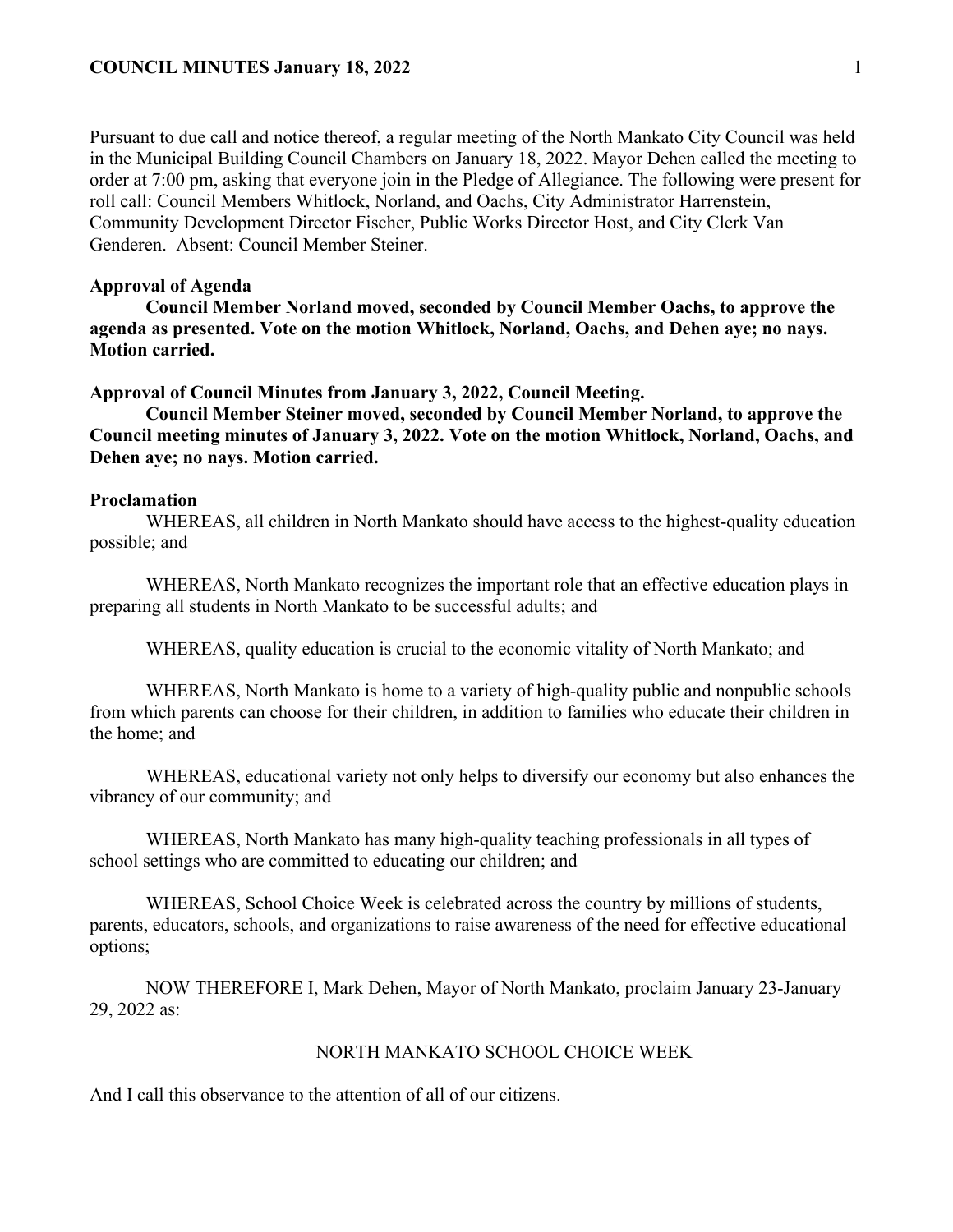## **Consent Agenda**

# **Council Member Oachs moved, seconded by Council Member Norland, to approve the Consent Agenda.**

- A. Bills and Appropriations.
- B. Res. No. 8-22 Approving Donations/Contributions/Grants
- C. Approved Taxicab License for Friends Driving Friends for January-December 2022.
- D. Approved Updated Pay Equity Report.
- E. Approved Audio Permit for Mankato Brewery BBQ on June 4, 2022, from 10:00 a.m. to 7:00 p.m.

# **Vote on the motion Whitlock, Norland, Oachs, and Dehen aye; no nays. Motion carried.**

### **Public Comments Concerning Business Items on the Agenda**

City Administrator Harrenstein reported the staff is requesting the Council determine where sidewalks will be installed on McKinley Avenue during the reconstruction project. He reported that during the first discussion concerning the installation of sidewalks, concerns were raised by residents. An additional neighborhood meeting was held concerning the installation of the sidewalk, with staff making a recommendation.

City Engineer Sarff reported that staff recommended installing the sidewalk on the north side of McKinley Avenue. He noted one comment at the neighborhood meeting and one written objection to the installation of the sidewalk on the north side due to concerns about snow removal on the sidewalk. He reviewed the presentation that was provided during the neighborhood meeting. The presentation included an overview of the project and a discussion concerning the existing sidewalk conditions. He noted unconnected sidewalks throughout the three-block designated reconstruction area and varying street widths. City Engineer Sarff stated that the Future Sidewalk System Development Map included in the Complete Streets Plan adopted by the City Council in 2016, it is recommended that the sidewalk be included on both sides of the street. He noted Council has desired to have a sidewalk on at least one side of the street that would meet the City's minimum standard and ADA recommended minimum standard. The sidewalk would need to be 5' wide with a 4' wide boulevard while maintaining at least 20' from the garage to the back of the walk. City Engineer Sarff reviewed four options: sidewalk on both sides, sidewalk only on the south side, alternating sidewalk blocks, and sidewalk only on the north side. Due to a variety of engineering difficulties including, sidewalks too close to garages or houses, utility conflicts, and continuity issues, the City staff recommended the installation of the sidewalk only on the north side of McKinley Avenue.

Sheila Yokum, 506 McKinley Avenue, appeared before Council and stated she was unhappy with the recommendation. She said she has a tiny backyard, and the addition of the sidewalk would decrease the value of her property. Ms. Yokum indicated that the City could not assess more than the increase in the property's value. She stated that there is little safety issue as there are few people walking the neighborhood, and most of them use the road and not the available sidewalks.

John Foderick, 947 Center Street, appeared before Council and indicated he was satisfied with the recommendation as it alleviated any issues he had with the installation of sidewalks.

No one else appeared before Council.

# **Business Items**

# **Res. No. 9-22 Regarding Proposed Sidewalk Construction on the Project No. 21-06 ABCDEF McKinley Avenue Street and Utility Improvement Project.**

Council Member Oachs reported she was not present at the Work Sessions where the proposed project was discussed and wondered if it would be necessary to install sidewalks.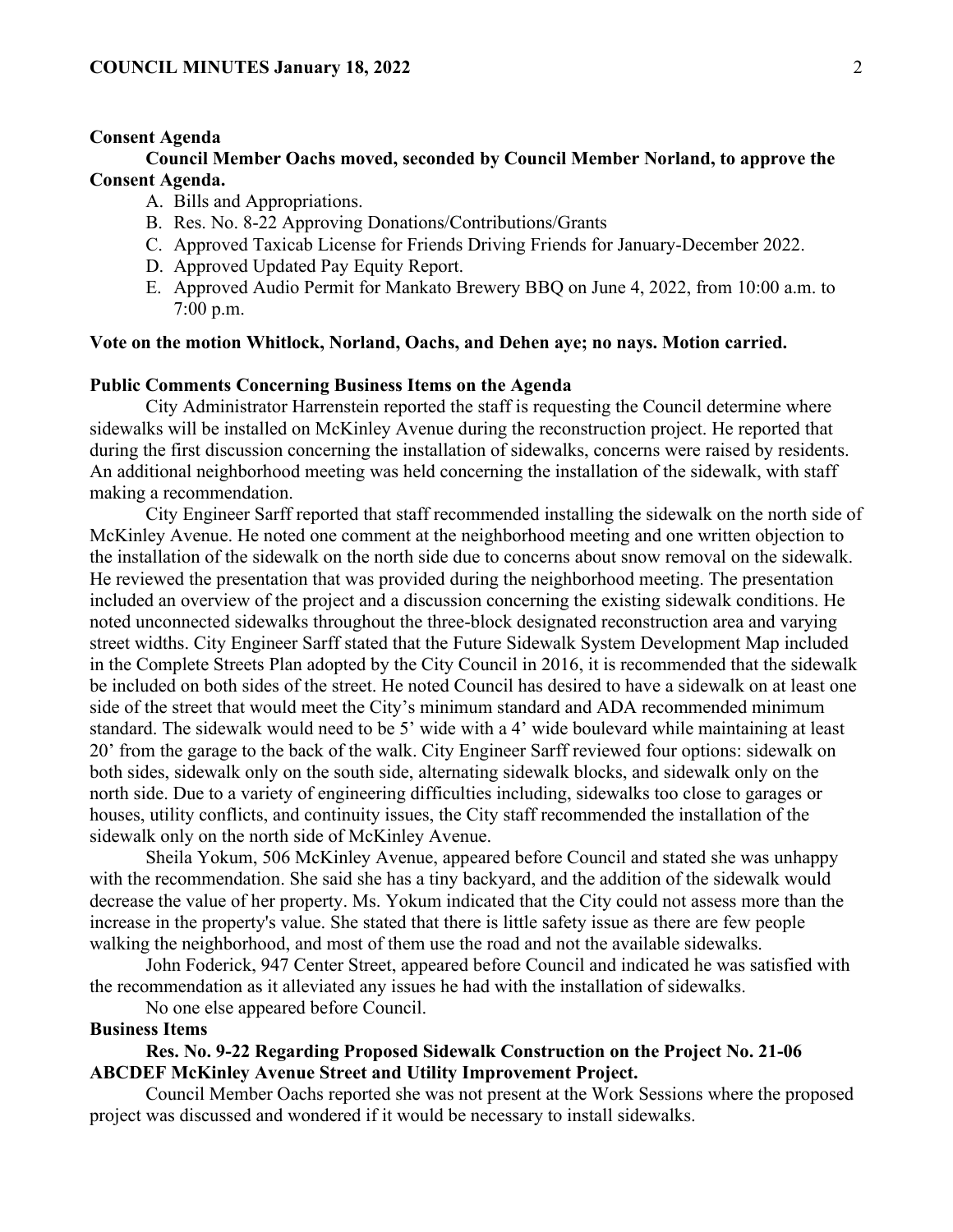Mayor Dehen stated in 2016, the City Council approved the Future Sidewalk System Development Map, which is a once-in-a-generation opportunity to improve the street. There are additional platting issues that were not seen on the previous reconstructions, and this is a more challenging street, and that is why the recommendation is to install sidewalks on one side, not both. He noted it is essential to provide safe pedestrian paths throughout the City and direct pedestrian paths to the parks. McKinley Avenue aligns with a Spring Lake Park entrance, and with the completion of the Swim Facility reconstruction, additional interest is taken in the park.

Council Member Oachs requested clarification on how the improvement would affect property value.

Mayor Dehen commented that the City caps the assessment well below the actual assessable amount. The project could be assessed at between \$27,000 to \$30,000, but the proposed cap for this assessment is \$7,500.

Council Member Norland noted she drove through the neighborhood and saw a young mom with children walking in the street, and it would be good to provide safe walking on a sidewalk.

Council Member Whitlock stated he drove through the neighborhood and said it would be difficult to alternate sides for the sidewalk as it would force individuals to cross the street or walk on the sidewalk. It would be more accessible for people with disabilities to navigate if it is on one side.

**Council Member Norland moved, seconded by Council Member Whitlock, to Adopt Res No. 9-22 Proposed Sidewalk Construction on the Project No. 21-06 ABCDEF McKinley Avenue Street and Utility Improvement Project. Vote on the motion Whitlock, Norland, Oachs, and Dehen aye; no nays. Motion carried.** 

**Request to Zone Part of Section 3 & 4 as R-1, One-Family Dwelling. Ordinance No. 146 Zoning Part of Section 3 & 4 as R-1, One-Family Dwelling.**

Community Development Director Fischer reported the applicant is in the process of annexing 7.63 acres of vacant property into the City limits to accommodate future residential development. To accommodate residential development, it is necessary to provide a zoning classification based on the property's intended use. The applicant proposes subdividing the property for single-family residential development; an R-1, One-Family Dwelling zoning classification is requested. Community Development Director Fischer reported the Planning Commission reviewed and approved the proposed zoning.

**Council Member Norland moved, seconded by Council Member Oachs, to Adopt Ordinance No. 146 Zoning Part of Sections 3 & 4 as R-1, One-Family Dwelling. Vote on the motion Whitlock, Norland, Oachs, and Dehen aye; no nays. Motion carried.** 

**Approving Preliminary and Final Plat of Burnett's Ravine Ridge No. 7.**

Community Development Director reported the applicant is in the process of annexing 7.63 acres of land into the City limits to accommodate future residential development. The request is to replat part of Section 3 & 4 and Outlot A, Burnett's Ravine Ridge 6 as Burnett's Ravine Ridge No. 7. The plat consists of fifteen lots for future single-family residential development, including Legacy Court's addition for access. There are 15 foot-wide utility easements on the adjoining Lot 10 and 11 lot lines to accommodate the installation and maintenance of necessary underground utilities. All other side yard utility easements are 5 feet in width. The property is guided for R-1, One-Family Dwelling zoning; according to the City, the minimum lot size requirements are 90 feet wide, 100 feet deep, with a lot size of 9,000 square feet. As proposed, all lots within Burnett's Ravine Ridge No. 7 meet or exceed the minimum lot size requirements for an R-1 zoning district. He noted the Planning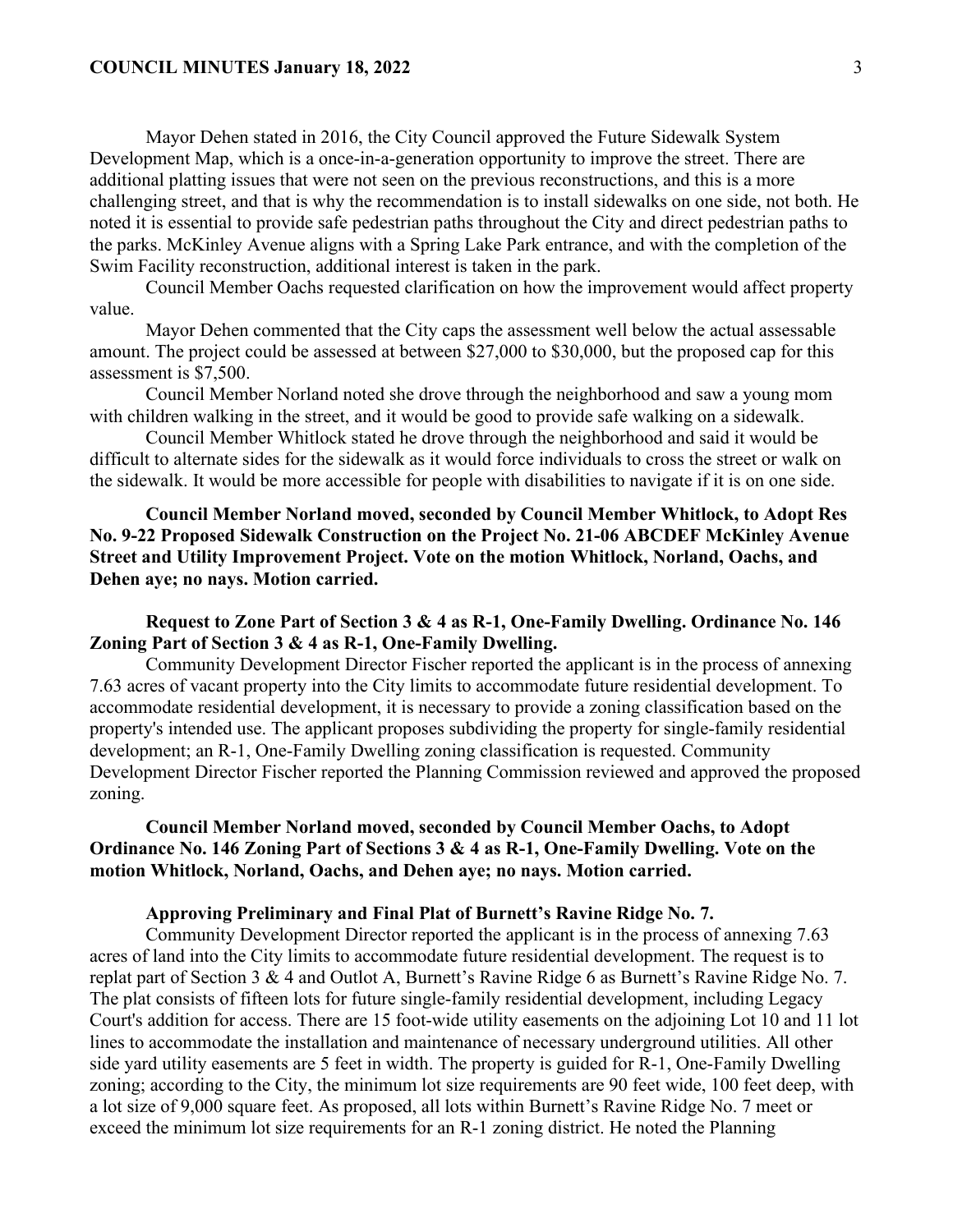Commission recommended approval. Council Member Oachs noted that Planning Commissioner Beal questioned the width of Lot 1, which is 70 feet. She noted that Community Development Director Fischer reported the lot has an arc that is 20 feet wide to meet the requirements.

# **Council Member Oachs moved, seconded by Council Member Norland, to Approve the Preliminary and Final Plat of Burnett's Ravine Ridge No. 7. Vote on the motion Whitlock, Norland, Oachs, and Dehen aye; no nays. Motion carried.**

## **Approving Conditional Use Permit Request CU-1-22, for 1901 Lee Boulevard.**

City Administrator Harrenstein reported the Conditional Use Permit request is to utilize a portion of what is known as the old Neubert building as an automobile repair business. He noted the Planning Commission approved an additional request that the owner of Oak Terrace made, which is across the street from the proposed repair business. The proposal was to install a fence on the initial 100 feet on the north end of the property directly across from Oak Terrace.

Community Development Director Fischer reported the request is for a Conditional Use Permit to operate an automobile repair business at 1901 Lee Boulevard. The proposal comes from NKS, Inc. and DSL Properties. The property is owned by NKS and is commonly referred to as the former Neubert Millwork building, which has been vacant for several years. DSL Properties proposes purchasing the property and operating an automobile repair business in a portion of the building. According to the City Code, an automobile service or repair company is listed as a Conditional Use in a B-3 zoning district. The CUP allows the City to impose reasonable conditions on the operations to ensure compatibility with surrounding land uses. All other automobile repair businesses within the City operate under CUPs and are recorded with the County. An issue with CUPs for the automobile repair business is the outdoor storage of vehicles on the property. At 1901 Lee Boulevard, there are two separate outdoor parking areas. One area is visible parking, and a fence screens one area. Staff believes parking in these areas should be regulated to address potential outdoor parking issues. Specifically, the number of times vehicles can be parked in each area. In the unscreened area, it is recommended that vehicle parking shall not exceed 48 consecutive hours. This would accommodate employees customers and the pick-up of customer vehicles. In the screened-in area, it is recommended that no vehicle shall be parked for a period of longer than four consecutive weeks. This area would be used for the longerterm parking of customer vehicles or employee parking.

Community Development Director Fischer noted the Planning Commission recommended approval of CU-1-22 with the staff recommended conditions which included:

- 1. The parking lot be striped to identify parking spaces and driving lanes.
- 2. No stacked or double parking of vehicles is permitted.
- 3. All parts, equipment, and materials shall be stored indoors or within an entirely screened-in area outside the building.
- 4. All automobile repair work shall be performed within an enclosed building.
- 5. In the unscreened parking lot, no vehicle shall be stored for longer than 48 hours. In the screened area, no vehicle shall be parked for a period of longer than four consecutive weeks.
- 6. There shall be no storage of boats, campers, trailers, recreational vehicles, or similar items on the property.
- 7. The existing chain link fence is modified to provide continuous screening for the contents within, including ongoing fence maintenance.
- 8. The installation of a fence to screen the initial 100 feet on the north end of the property.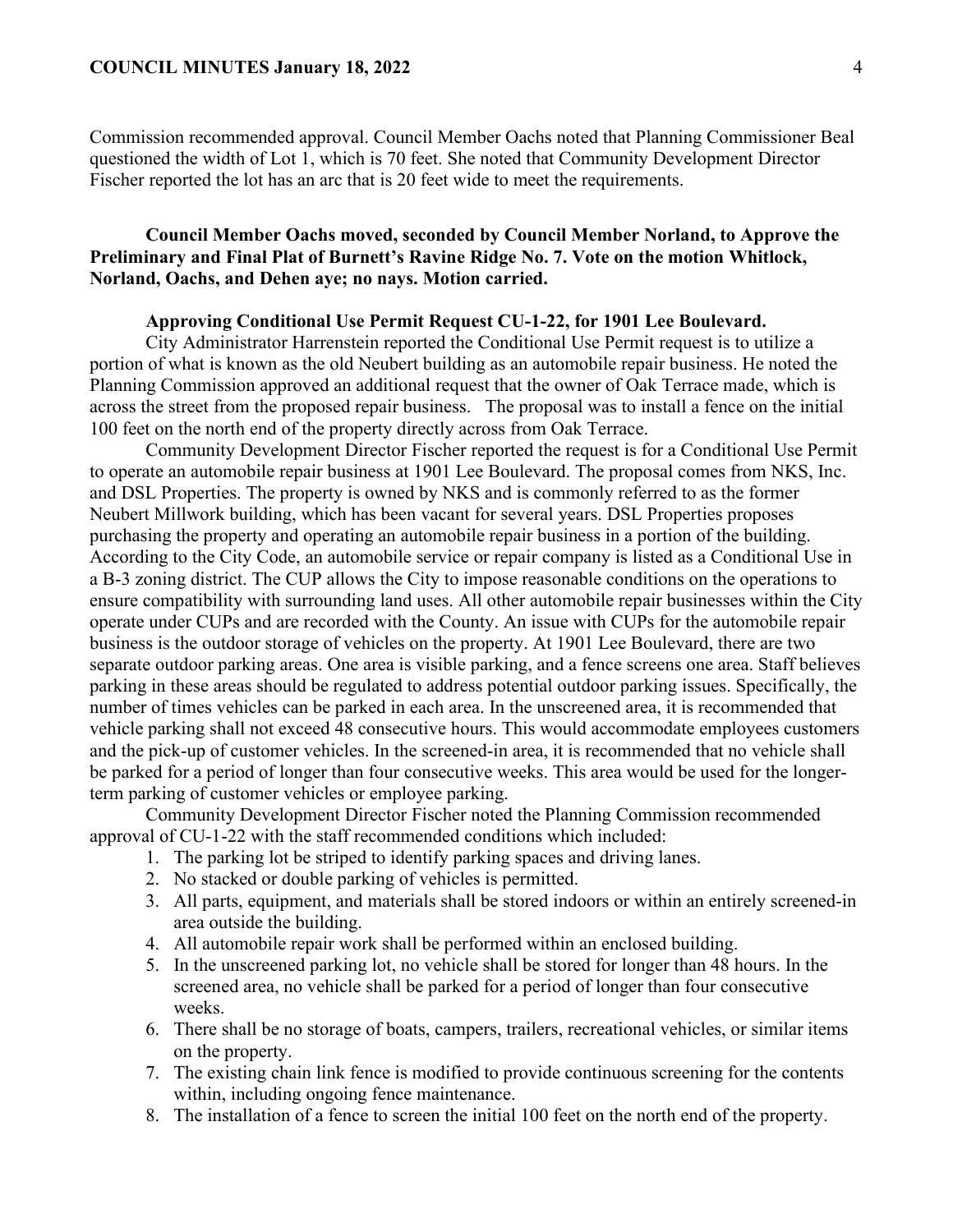Council discussed the screening of the first 100 feet and how it can be revoked if the owners do not conform to the CUP.

# **Council Member Whitlock moved, seconded by Council Member Norland, to approve the Conditional Use Permit Request CU-1-22 for 1901 Lee Boulevard as recommended by the Planning Commission. Vote on the motion Whitlock, Norland, Oachs, and Dehen aye; no nays. Motion carried.**

#### **Receive North Mankato Housing Study.**

City Planner Lassonde presented the 2021 North Mankato Housing Study. Mr. Lassonde reported the study began in mid-2020, and staff completed work by October 2021. The staff utilized a variety of data sources, including U.S. Census Bureau, ERSI, City Data from North Mankato, Mankato, and Eagle Lake, information from the Real Estate Association of Southern MN, Nicollet County, and Blue Earth County Assessors, Community Partners Research and the Minnesota State Demographer. Between 2010 and 2020, the population has increased by 1,085 people, an 0.8% annual growth between 2010 and 2020. The City would like to target annual growth of between 1.1%-1.6% over the next decade. He reported households increased by 8.9% between 2010 to 2020. Changes in the ages of households included a decrease in household ages for the 15-24 and the 45-55 age group and increases in the  $35-44$  and  $55 +$  age groups. City Planner Lassonde reported that the median household income increased 21.4% between 2015 and 2019, with a median income of \$67,728, higher than comparison geographies. Estimates for a household income of \$67,728 could afford \$1,680 per month for mortgage or rent in 2019. City Planner Lassonde reported the city currently captures 18-19% in base or "market" area (Mankato, North Mankato, and Eagle Lake). The City hopes to increase the percentage to 23%.

Home ownership housing demand remains strong, with single-family homes remaining the most constructed housing option over the past decade. The City's target is 35 single-family detached and 14 single-family attached owner-occupied units per year. The City's rental housing shows very low vacancy rates for all bedroom sizes, indicating the need for more options. The City's Tax Credit Units (185 units) had only one vacant unit during the survey indicating a need for additional tax credit units. The City's subsidized housing has 73 units, and at the time of the survey, had two vacancies but did have a waiting list. The City has a target of 25 units per year. A review of the specialized senior housing showed an unused capacity both pre-pandemic and during the pandemic in Greater Mankato. The City will reevaluate this target at a later date.

Council Member Oachs thanked City Planner Lassonde for his work and noted the Planning Commission discussed what the City wants for the community's future.

City Administrator Harrenstein commented that North Mankato is known for its stable singlefamily home development but noted that all housing options are needed. He noted the City's goal by growing North Mankato will continue to maintain 23% of the regional population.

Mayor Dehen stated it is a natural cycle of the housing market to have a turnover in homes so the older population can move to patio homes, younger generations can enter lower North's affordable housing stock. The City needs additional housing to continue the cycle of homeownership.

**Council Member Norland moved, seconded by Council Member Oachs, to adopt the North Mankato Housing Study. Vote on the motion Whitlock, Norland, Oachs, and Dehen aye; no nays. Motion carried.**